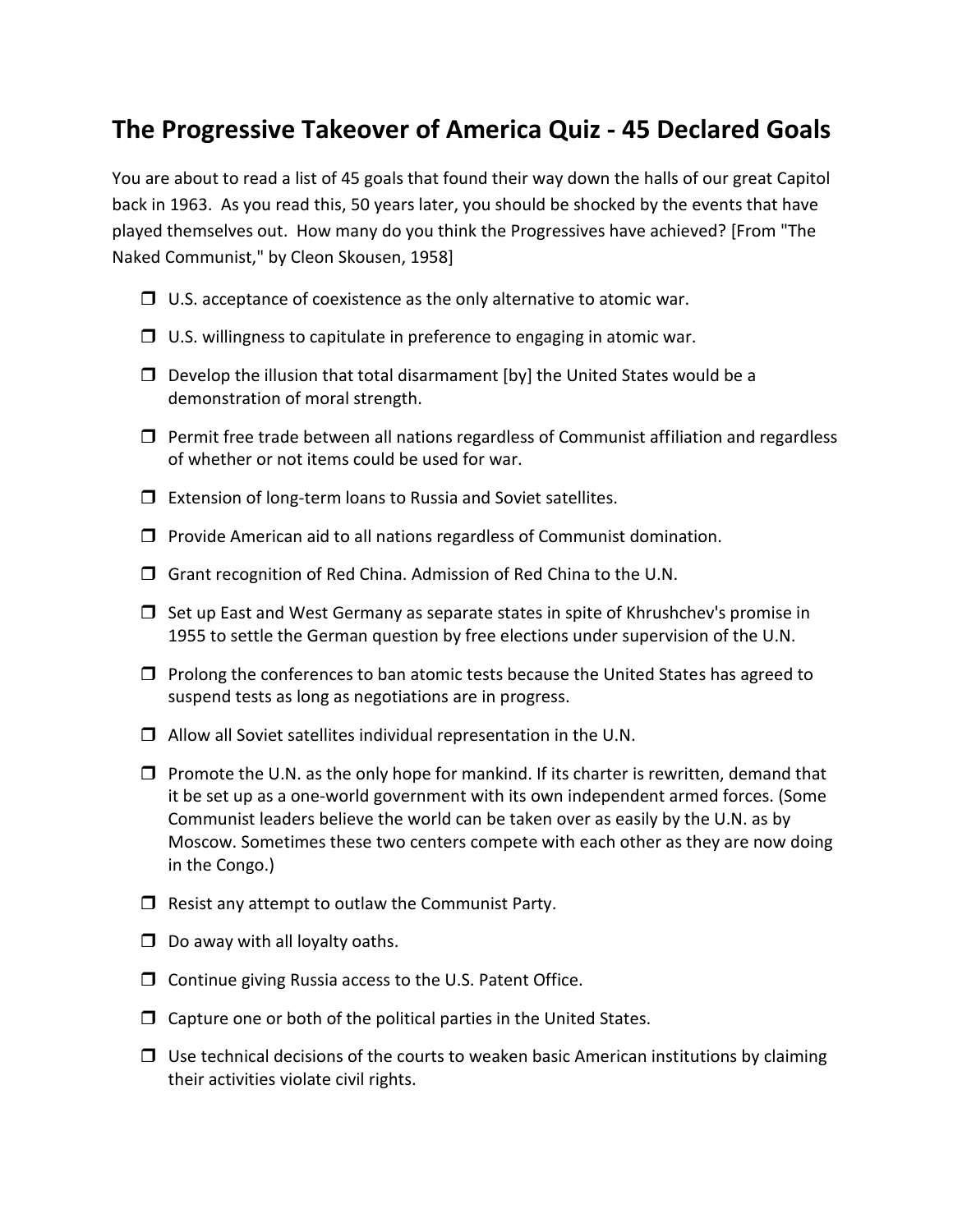- $\Box$  Get control of the schools. Use them as transmission belts for socialism and current Communist propaganda. Soften the curriculum. Get control of teachers' associations. Put the party line in textbooks.
- $\Box$  Gain control of all student newspapers.
- $\Box$  Use student riots to foment public protests against programs or organizations which are under Communist attack.
- $\Box$  Infiltrate the press. Get control of book-review assignments, editorial writing, policymaking positions.
- $\Box$  Gain control of key positions in radio, TV, and motion pictures.
- $\Box$  Continue discrediting American culture by degrading all forms of artistic expression. An American Communist cell was told to "eliminate all good sculpture from parks and buildings, substitute shapeless, awkward and meaningless forms."
- $\Box$  Control art critics and directors of art museums. "Our plan is to promote ugliness, repulsive, meaningless art."
- $\Box$  Eliminate all laws governing obscenity by calling them "censorship" and a violation of free speech and free press.
- $\Box$  Break down cultural standards of morality by promoting pornography and obscenity in books, magazines, motion pictures, radio, and TV.
- $\Box$  Present homosexuality, degeneracy and promiscuity as "normal, natural, and healthy."
- $\Box$  Infiltrate the churches and replace revealed religion with "social" religion. Discredit the Bible and emphasize the need for intellectual maturity, which does not need a "religious crutch."
- $\Box$  Eliminate prayer or any phase of religious expression in the schools on the ground that it violates the principle of "separation of church and state."
- $\Box$  Discredit the American Constitution by calling it inadequate, old-fashioned, out of step with modern needs, a hindrance to cooperation between nations on a worldwide basis.
- $\Box$  Discredit the American Founding Fathers. Present them as selfish aristocrats who had no concern for the "common man."
- $\Box$  Belittle all forms of American culture and discourage the teaching of American history on the ground that it was only a minor part of the "big picture." Give more emphasis to Russian history since the Communists took over.
- $\Box$  Support any socialist movement to give centralized control over any part of the culture-education, social agencies, welfare programs, mental health clinics, etc.